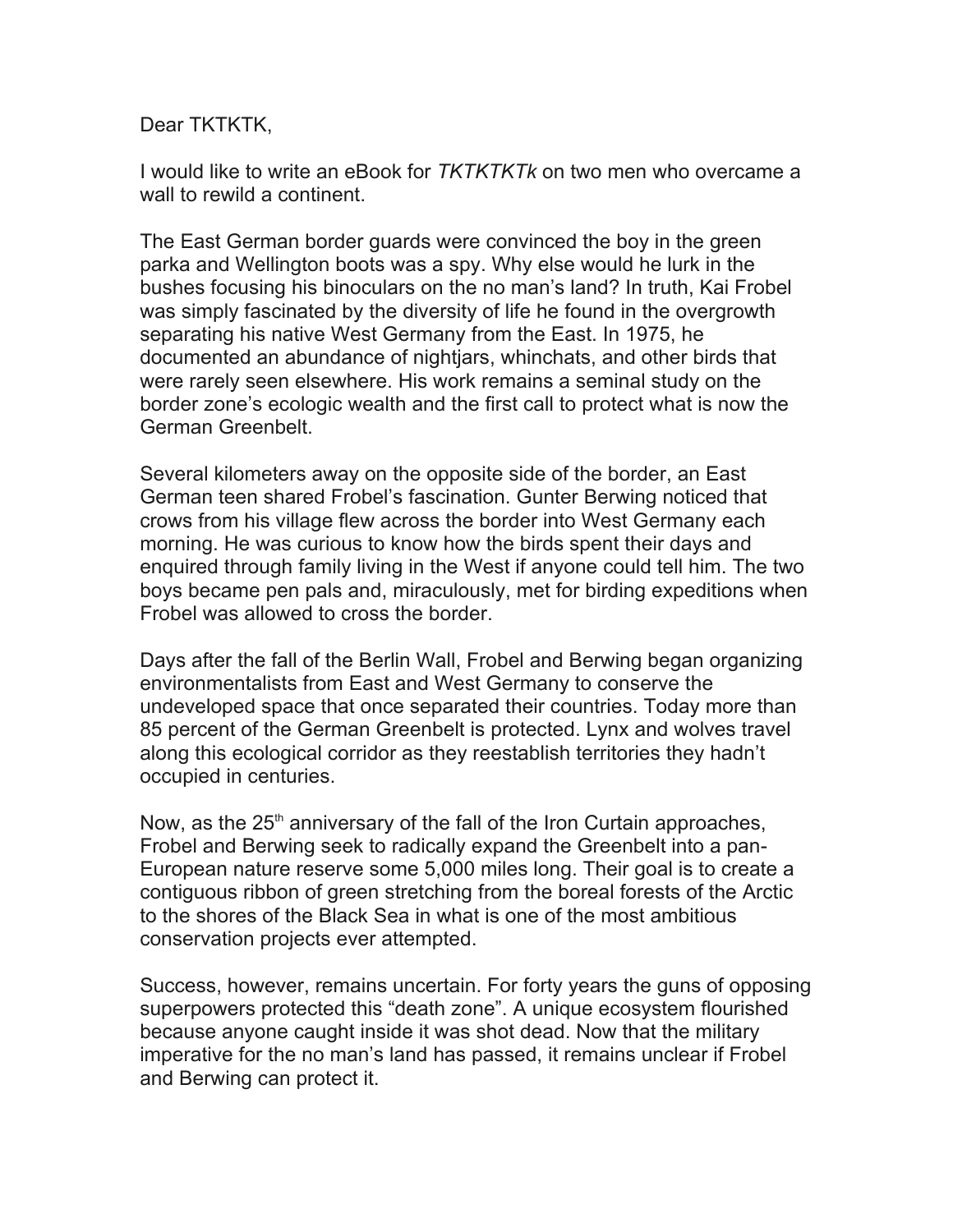In Albania, for example, the fall of the Iron Curtain had a devastating effect on the country's wildlife. Prior to 1989, the no-man's land encircling the poor, isolated country harbored one of the largest populations of lynx and brown bears in all of Europe. Over the past quarter century, however, corrupt officials and armed thugs clear cut the region and decimated its wildlife. Today, few wild cats remain. The best place to now see a brown bear is in the restaurants of Tirana, the nation's capital. A fellowship I am currently applying for from the Society of Environmental Journalists would allow me to join Albanian biologists as they search for the last remaining lynx and fight to end the widespread practice of keeping caged bear cubs on display.

Far to the north along the Norwegian-Russian border, brown bears thrive. Their success, however, is due to a military zone that remains as inaccessible today as it was during the Cold War. Tomorrow I will travel north of the Arctic Circle to the northern terminus of the European Greenbelt. There I will meet with a geneticist who can see Russia from his house, but, unlike the bears he studies, is unable to enter.

In Central Europe, the Greenbelt is neither as lawless as it is in Albania nor as secure as it is in the far north. This past winter I trudged through knee deep snow in Harz National Park, a forested landscape that once separated the two Germanies. A biologist led me to a pile of skin and bones; all that remained of a deer killed by a young female lynx. It was a sight that, until recently, hadn't been seen in the region for 200 years and a sign that the endangered cats are returning. To ensure their long-term survival, however, lynx will have to move hundreds of kilometers along the Greenbelt to breed with other members of their species.

Halfway between the two lynx populations, Frobel and Berwing continue their work to protect a small section of the Greenbelt that they first discovered as teenagers. Their work is painstaking: negotiating with a farmer to purchase an individual field, for example, or working with transit agencies to build a land bridge over a new highway. Little by little, however, they are filling in the last remaining gaps of the German Greenbelt while spearheading an international effort to help colleagues in other countries do the same.

As a teenager, Frobel used to sneak inside the no man's land where he'd image himself in the heart of a vast wilderness. Decades later, his vision for the death zone may yet become reality.

Please let me know of your interest and if you would be willing to write a